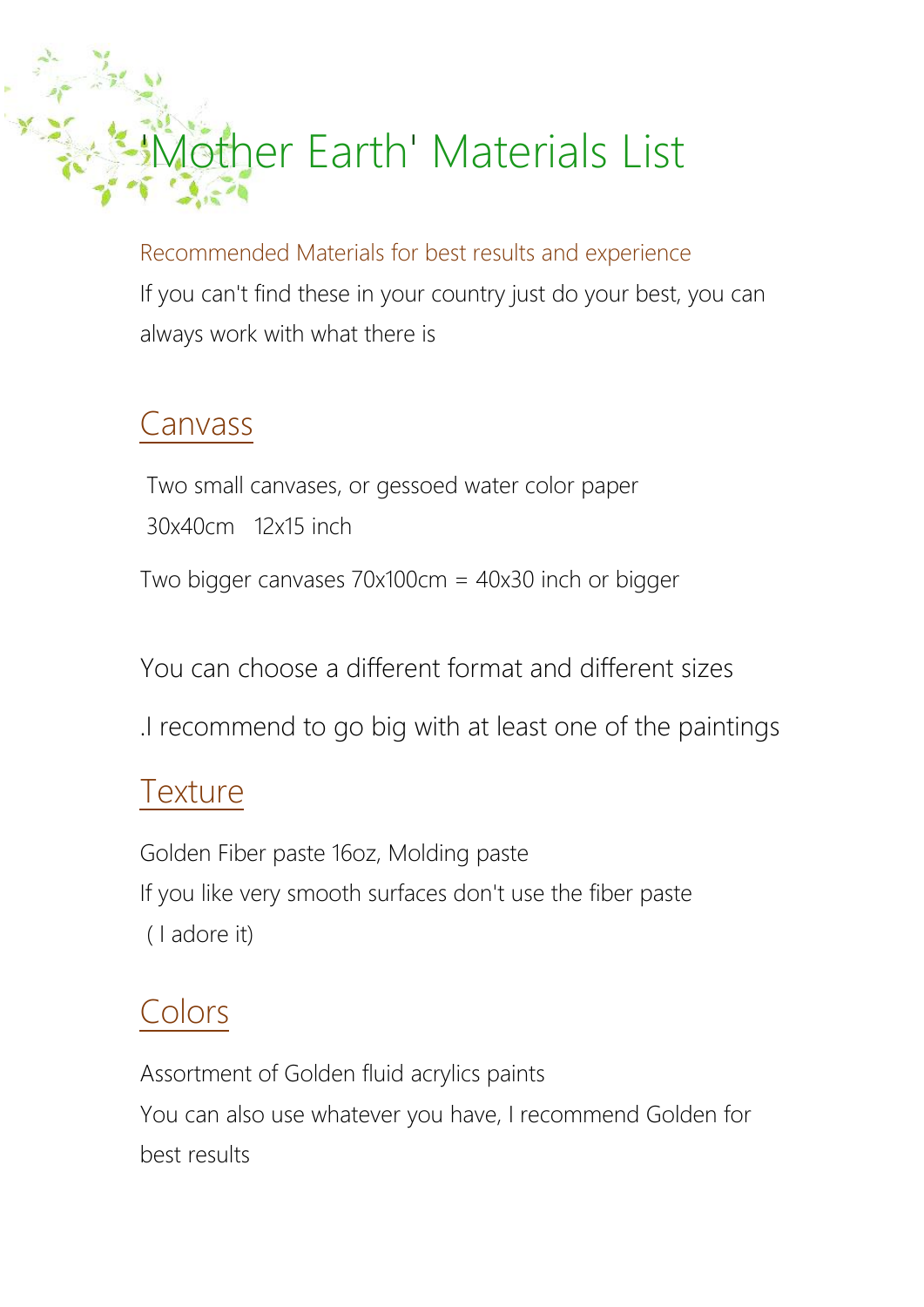Recommended Colors

Teal, Titanium White, Sap green, Jenkins green, Phthalo green Ocher, Burnt umber, Quinacridone Nickel Azo gold, quinacridone Ultramarine blue, Pyrol Orange, Quinacridone magenta, any red, GOLD

The white should be bigger than 1oz

~Soft Pastels or chalks or charcoal

#### Brushes

An Assortment of brushes-

 for fluid acrylics I use soft filberts for painting faces and some hard bristle ones

~Have wide ones and a pointy round one for details -Stencils brush

Can also be any hard brittles brush Metal Palette Knife – big enough for a big canvas A Rubber/silicon Spatula- like you have in your kitchen, or a rubber

# **Stencils**

Of nature- leaves, brunches and so on